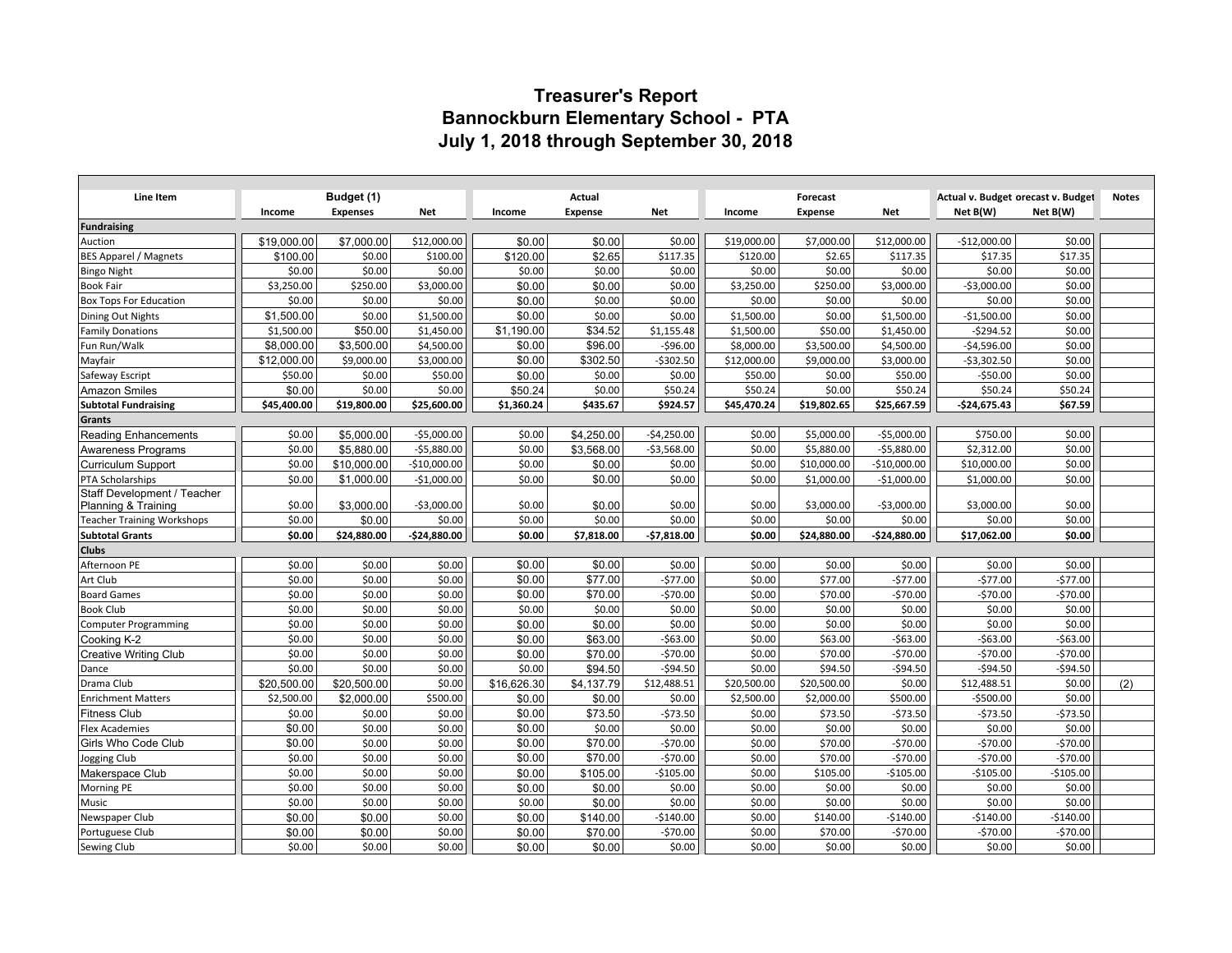## **Treasurer's Report Bannockburn Elementary School - PTA July 1, 2018 through September 30, 2018**

| Line Item                          | Budget (1)  |                 | Actual        |             |                | Forecast     |             |                | Actual v. Budget orecast v. Budget |              | <b>Notes</b> |  |
|------------------------------------|-------------|-----------------|---------------|-------------|----------------|--------------|-------------|----------------|------------------------------------|--------------|--------------|--|
|                                    | Income      | <b>Expenses</b> | Net           | Income      | <b>Expense</b> | Net          | Income      | <b>Expense</b> | Net                                | Net B(W)     | Net B(W)     |  |
| Songwriting and Music Club         | \$0.00      | \$0.00          | \$0.00        | \$0.00      | \$0.00         | \$0.00       | \$0.00      | \$0.00         | \$0.00                             | \$0.00       | \$0.00       |  |
| Sports and Game Club               | \$0.00      | \$0.00          | \$0.00        | \$0.00      | \$304.50       | $-5304.50$   | \$0.00      | \$304.50       | $-5304.50$                         | $-5304.50$   | $-5304.50$   |  |
| <b>STEM Club</b>                   | \$0.00      | \$0.00          | \$0.00        | \$0.00      | \$70.00        | $-570.00$    | \$0.00      | \$70.00        | $-570.00$                          | $-570.00$    | $-570.00$    |  |
| <b>Teacher Clubs</b>               | \$7,500.00  | \$0.00          | \$7,500.00    | \$0.00      | \$0.00         | \$0.00       | \$7,500.00  | \$0.00         | \$7,500.00                         | $-$7,500.00$ | \$0.00       |  |
| Yoga Club                          | \$0.00      | \$0.00          | \$0.00        | \$0.00      | \$0.00         | \$0.00       | \$0.00      | \$0.00         | \$0.00                             | \$0.00       | \$0.00       |  |
| Club Admin Expense Allocation      | \$0.00      | \$4,000.00      | $-$4,000.00$  | \$0.00      | \$0.00         | \$0.00       | \$0.00      | \$4,000.00     | $-$4,000.00$                       | \$4,000.00   | \$0.00       |  |
| <b>Subtotal Clubs</b>              | \$30,500.00 | \$26,500.00     | \$4,000.00    | \$16,626.30 | \$5,415.29     | \$11,211.01  | \$30,500.00 | \$27,777.50    | \$2,722.50                         | \$7,211.01   | $-$1,277.50$ |  |
| <b>Community Events</b>            |             |                 |               |             |                |              |             |                |                                    |              |              |  |
| Calendar                           | \$400.00    | \$400.00        | \$0.00        | \$75.00     | \$4.54         | \$70.46      | \$400.00    | \$400.00       | \$0.00                             | \$70.46      | \$0.00       |  |
| Directory                          | \$350.00    | \$0.00          | \$350.00      | \$0.00      | \$0.00         | \$0.00       | \$350.00    | \$0.00         | \$350.00                           | $-$ \$350.00 | \$0.00       |  |
| Craft Night                        | \$500.00    | \$500.00        | \$0.00        | \$0.00      | \$43.75        | -\$43.75     | \$500.00    | \$500.00       | \$0.00                             | $-543.75$    | \$0.00       |  |
| International Night                | \$0.00      | \$1,000.00      | $-$1,000.00$  | \$0.00      | \$0.00         | \$0.00       | \$0.00      | \$1,000.00     | $-$1,000.00$                       | \$1,000.00   | \$0.00       |  |
| Kindergarten Social                | \$0.00      | \$500.00        | $-$500.00$    | \$0.00      | \$500.00       | $-5500.00$   | \$0.00      | \$500.00       | $-$500.00$                         | \$0.00       | \$0.00       |  |
| Newcomers Tea                      | \$0.00      | \$200.00        | $-$200.00$    | \$0.00      | \$150.00       | $-$150.00$   | \$0.00      | \$200.00       | $-$200.00$                         | \$50.00      | \$0.00       |  |
| <b>Variety Show</b>                | \$5,000.00  | \$5,000.00      | \$0.00        | \$0.00      | \$1,816.75     | $-$1,816.75$ | \$5,000.00  | \$5,000.00     | \$0.00                             | $-$1,816.75$ | \$0.00       |  |
| <b>Welcome Back Picnic</b>         | \$900.00    | \$1,700.00      | $-$ \$800.00  | \$644.00    | \$1,018.65     | $-$374.65$   | \$900.00    | \$1,700.00     | $-$ \$800.00                       | \$425.35     | \$0.00       |  |
| <b>Subtotal Community Events</b>   | \$7,150.00  | \$9,300.00      | -\$2,150.00   | \$719.00    | \$3,533.69     | $-$2,814.69$ | \$7,150.00  | \$9,300.00     | $-$2,150.00$                       | $-$664.69$   | \$0.00       |  |
| <b>Community Support</b>           |             |                 |               |             |                |              |             |                |                                    |              |              |  |
| <b>Cluster Support</b>             | \$0.00      | \$300.00        | $-5300.00$    | \$0.00      | \$61.40        | $-561.40$    | \$0.00      | \$300.00       | $-5300.00$                         | \$238.60     | \$0.00       |  |
| <b>Community Service</b>           | \$0.00      | \$400.00        | $-$400.00$    | \$0.00      | \$0.00         | \$0.00       | \$0.00      | \$400.00       | $-$400.00$                         | \$400.00     | \$0.00       |  |
| Sister School Support (tied to     |             |                 |               |             |                |              |             |                |                                    |              |              |  |
| Dining Out)                        | \$0.00      | \$1,500.00      | $-$1,500.00$  | \$0.00      | \$0.00         | \$0.00       | \$0.00      | \$1,500.00     | $-$1,500.00$                       | \$1,500.00   | \$0.00       |  |
| Whitman Boosters - Turf<br>Support | \$0.00      | \$2,500.00      | $-$2,500.00$  | \$0.00      | \$0.00         | \$0.00       | \$0.00      | \$2,500.00     | $-$2,500.00$                       | \$2,500.00   | \$0.00       |  |
| <b>Subtotal Community Support</b>  | \$0.00      | \$4.700.00      | $-$4,700.00$  | \$0.00      | \$61.40        | $-561.40$    | \$0.00      | \$4,700.00     | $-$4,700.00$                       | \$4,638.60   | \$0.00       |  |
| <b>Student Support</b>             |             |                 |               |             |                |              |             |                |                                    |              |              |  |
| Artist in Residence                | \$0.00      | \$10,478.00     | $-$10,478.00$ | \$0.00      | \$0.00         | \$0.00       | \$0.00      | \$10,478.00    | $-$10,478.00$                      | \$10,478.00  | \$0.00       |  |
| <b>Assignment Books</b>            | \$0.00      | \$700.00        | $-5700.00$    | \$0.00      | \$550.00       | $-5550.00$   | \$0.00      | \$700.00       | $-5700.00$                         | \$150.00     | \$0.00       |  |
| <b>Cultural Arts Enrichment</b>    | \$0.00      | \$4,000.00      | $-$4,000.00$  | \$0.00      | \$0.00         | \$0.00       | \$0.00      | \$4,000.00     | $-$4,000.00$                       | \$4,000.00   | \$0.00       |  |
| Field Day                          | \$0.00      | \$350.00        | $-$350.00$    | \$0.00      | \$0.00         | \$0.00       | \$0.00      | \$350.00       | $-$ \$350.00                       | \$350.00     | \$0.00       |  |
| Fifth Grade Promotion Support      | \$0.00      | \$500.00        | $-$500.00$    | \$0.00      | \$0.00         | \$0.00       | \$0.00      | \$500.00       | $-$500.00$                         | \$500.00     | \$0.00       |  |
| Kindergarten Orientation           | \$0.00      | \$300.00        | $-$300.00$    | \$0.00      | \$0.00         | \$0.00       | \$0.00      | \$300.00       | $-$300.00$                         | \$300.00     | \$0.00       |  |
| Math Day                           | \$0.00      | \$350.00        | $-5350.00$    | \$0.00      | \$46.00        | $-546.00$    | \$0.00      | \$350.00       | $-5350.00$                         | \$304.00     | \$0.00       |  |
| <b>Recess Equipment</b>            | \$0.00      | \$600.00        | $-$600.00$    | \$0.00      | \$0.00         | \$0.00       | \$0.00      | \$600.00       | $-$600.00$                         | \$600.00     | \$0.00       |  |
| Safety Patrol                      | \$0.00      | \$300.00        | $-5300.00$    | \$0.00      | \$0.00         | \$0.00       | \$0.00      | \$300.00       | $-$ \$300.00                       | \$300.00     | \$0.00       |  |
| Science Fair                       | \$0.00      | \$500.00        | $-$500.00$    | \$0.00      | \$31.25        | $-531.25$    | \$0.00      | \$500.00       | $-$500.00$                         | \$468.75     | \$0.00       |  |
| <b>STEM Activities</b>             | \$0.00      | \$1,000.00      | $-$1,000.00$  | \$0.00      | \$0.00         | \$0.00       | \$0.00      | \$1,000.00     | $-$1,000.00$                       | \$1,000.00   | \$0.00       |  |
| STEM/Arts                          | \$0.00      | \$500.00        | $-$500.00$    | \$0.00      | \$0.00         | \$0.00       | \$0.00      | \$500.00       | $-$500.00$                         | \$500.00     | \$0.00       |  |
| <b>Wednesday Envelopes</b>         | \$0.00      | \$0.00          | \$0.00        | \$0.00      | \$0.00         | \$0.00       | \$0.00      | \$0.00         | \$0.00                             | \$0.00       | \$0.00       |  |
| <b>Subtotal Student Support</b>    | \$0.00      | \$19,578.00     | -\$19,578.00  | \$0.00      | \$627.25       | $-5627.25$   | \$0.00      | \$19,578.00    | $-$19,578.00$                      | \$18,950.75  | \$0.00       |  |
| <b>Teacher Support</b>             |             |                 |               |             |                |              |             |                |                                    |              |              |  |
| <b>Staff Appreciation</b>          | \$0.00      | \$4,000.00      | $-$4,000.00$  | \$0.00      | \$0.00         | \$0.00       | \$0.00      | \$4,000.00     | $-$4,000.00$                       | \$4,000.00   | \$0.00       |  |
| <b>Teacher Classroom Fund</b>      | \$0.00      | \$6,300.00      | $-$6,300.00$  | \$0.00      | \$1,683.13     | $-$1,683.13$ | \$0.00      | \$6,300.00     | $-$6,300.00$                       | \$4,616.87   | \$0.00       |  |
| <b>Subtotal Teacher Support</b>    | \$0.00      | \$10,300.00     | $-$10,300.00$ | \$0.00      | \$1,683.13     | $-$1,683.13$ | \$0.00      | \$10,300.00    | $-$10,300.00$                      | \$8,616.87   | \$0.00       |  |